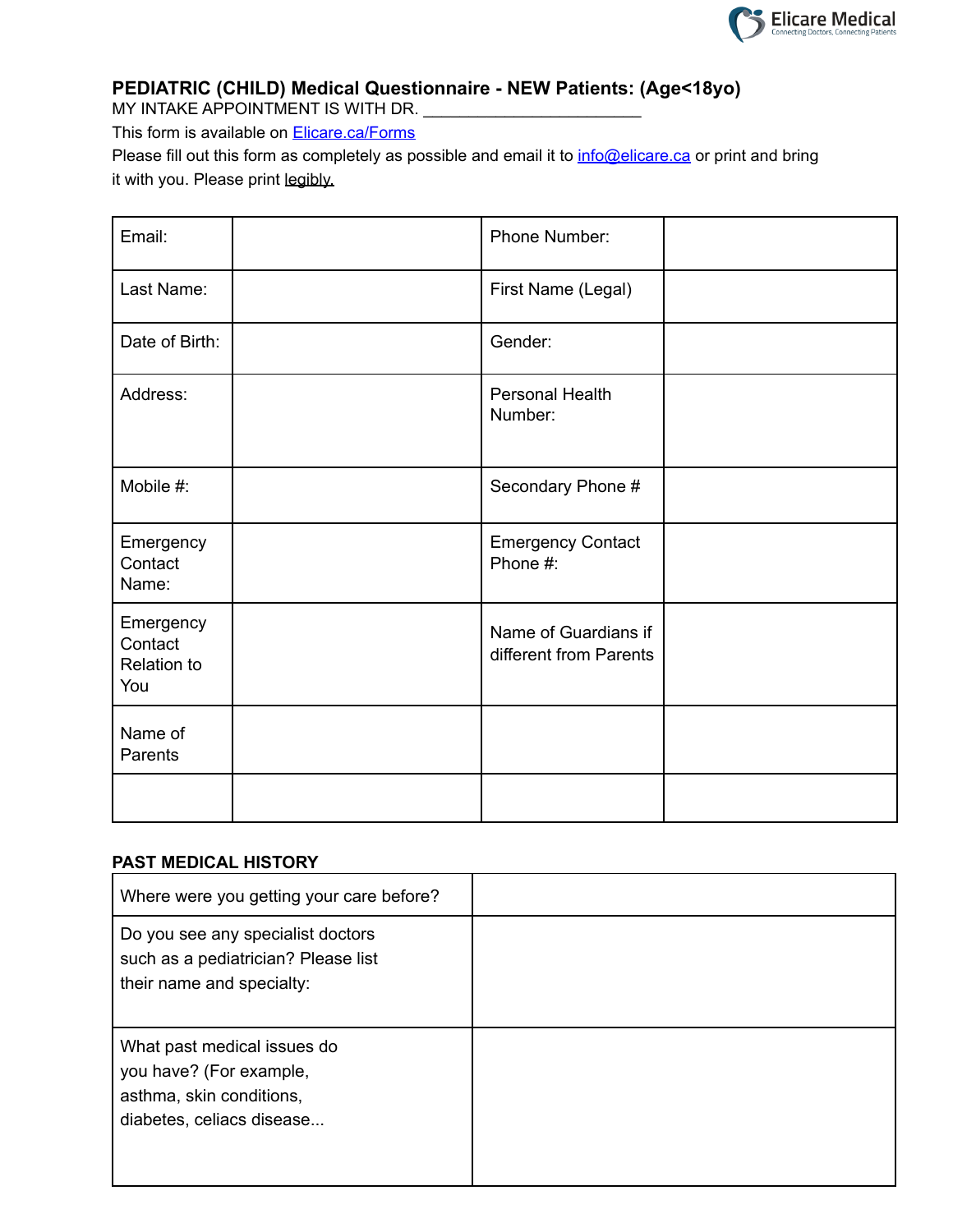

## **SURGERIES**

| Surgery | $\vert$ Date |
|---------|--------------|
|         |              |
|         |              |

## **MEDICATIONS:** What medications do you take?:

| Medication Name and Dose  How do you take it? | Why? |
|-----------------------------------------------|------|
| (if known)                                    |      |
|                                               |      |
|                                               |      |
|                                               |      |
|                                               |      |
|                                               |      |

If there are more than can fit on this form, please bring a copy of written Rxs or go to a *pharmacist and have them print one out for you.*

#### **ALLERGIES**

### **FAMILY HISTORY:**

Do you have any FAMILY MEMBER with a history of

| $\bullet$ Heart attack $\Box$ No $\Box$ Yes, who: | l• Diabetes $□$ No $□$ Yes, who:                      |
|---------------------------------------------------|-------------------------------------------------------|
| $\bullet$ Stroke $\Box$ No $\Box$ Yes, who:       | $\bullet$ Hip fractures $\Box$ No $\Box$ Yes, who:    |
| • breast cancer $\Box$ No $\Box$ Yes, who:        | $\bullet$ colon cancer $\Box$ No $\Box$ Yes, who:     |
| • anxiety $\Box$ No $\Box$ Yes, who:              | depression $\Box$ No $\Box$ Yes, who:                 |
| • suicide $□$ No $□$ Yes, who: $□$                | • alcohol/substance use $\Box$ No $\Box$ Yes,<br>lwho |